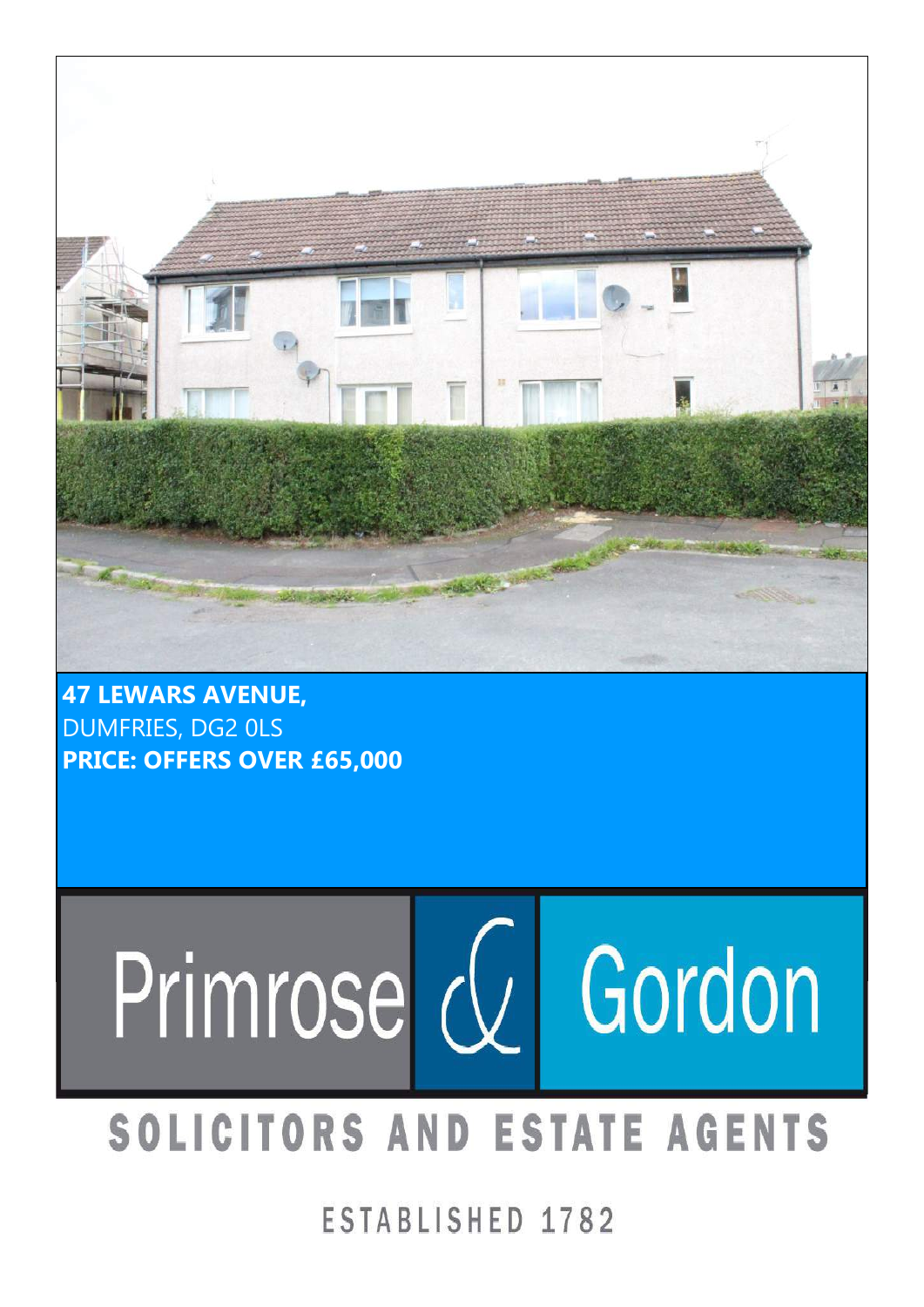

| Room dimensions: |
|------------------|
| Entrance hall    |
| Living room      |
| Kitchen          |
| Bedroom 1        |
| Bedroom 2        |
| Bathroom         |
|                  |

Entrance hall 8'07" x 3'06" (approx) Home Report Living room 14'08" x 13'04" (approx) Kitchen  $8'06'' \times 10'01''$  (approx) **EPC** = **C** Bedroom 1 13'03" x 9'10" (approx)

Home Report—www.onesurvey.com

Bedroom 2 9'00" x 11'10" (approx) Viewings are strictly by appointment Bathroom 4'04" x 8'02" (approx) only by telephoning the selling agents on 01387 267316. These will be carried out with current Covid -19 regulations.

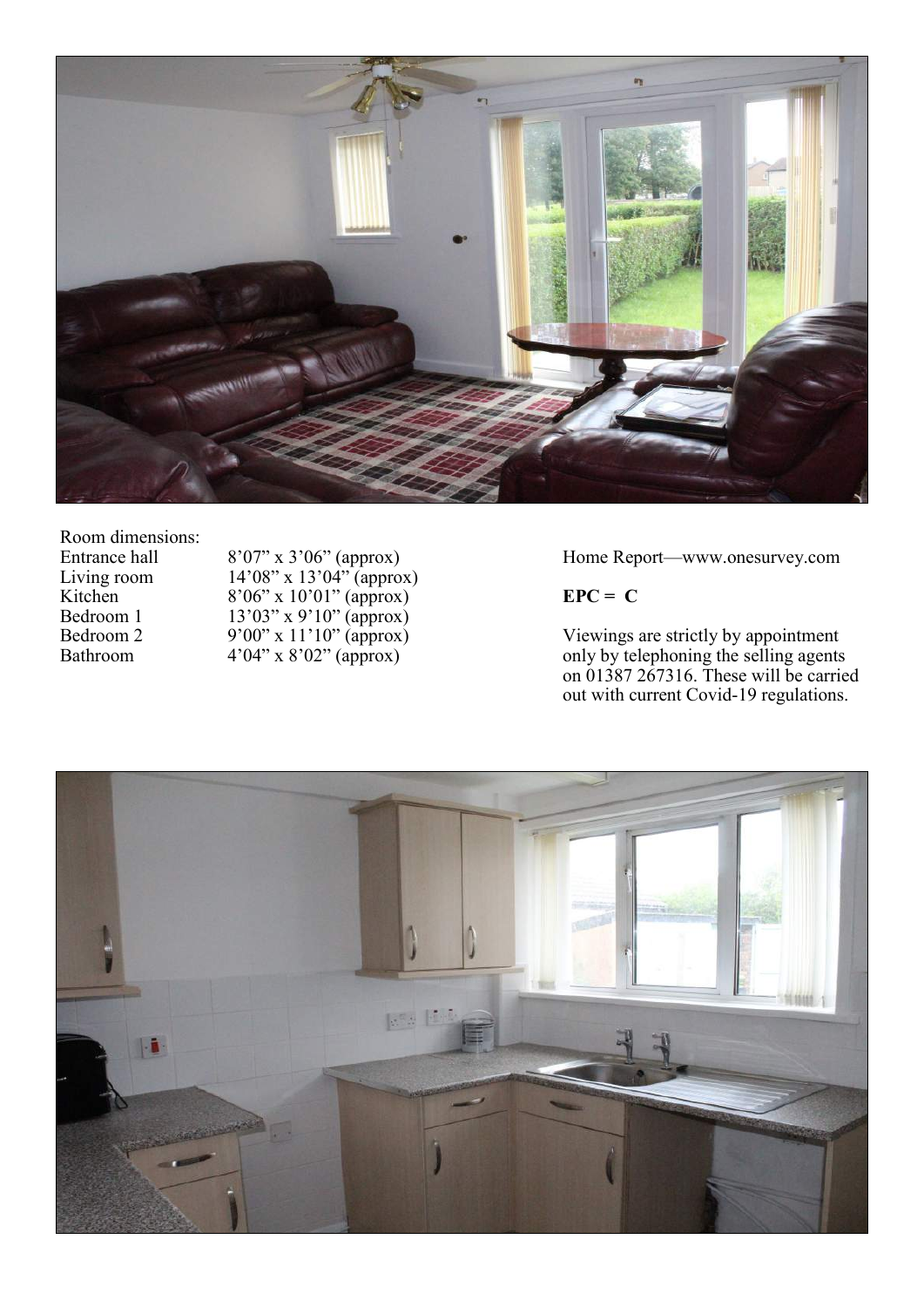47 Lewars Avenue is a spacious flat which would be ideal for the first-time purchaser or could be of interest to a buyto-let investor. The flat is situated on the ground floor with spacious room sizes throughout. The sitting room is particularly generous by modern standards and the property offers a range of possibilities. The property benefits from having a front garden, entirely laid to lawn and has use of a shared drying green/garden to the rear and outside storage shed. Gas central heating and double glazing.

The accommodation comprises: communal hallway with intercom buzzer, entrance hallway with built-in cupboard, bright living room with windows and door to front. Fitted kitchen with wall and base units, sink with right hand drainer, space for washing machine, cooker and fridge/freezer, window overlooking the rear. Further hallway with doors to bedrooms and bathroom. Two double bedrooms one front facing and one facing the rear, front bedroom has a built-in airing cupboard. Bathroom with W.C., washhand basin and bath with Mira Sport shower. Outside there is a garden laid to lawn to the front and shared drying green to rear and external storage.



#### **SERVICES**

Mains water, gas, electricity and drainage.

#### **OFFERS**

Must be made in standard written Scottish Legal form to the Selling Agents. Prospective purchasers are strongly advised to register their interest in writing please with the Selling Agents Messrs. Primrose & Gordon so as to be notified of any Closing Date that may be fixed.

#### CONSUMER PROTECTION FROM UNFAIR TRADING REGULATIONS 2008:-

These particulars have been carefully prepared and are believed to be accurate but they are not guaranteed and prospective purchasers will be deemed to have satisfied themselves on all aspects of the property when they make an offer. We the Selling Agents, have not tested any services or items included in the sale (electrical, solid fuel, water, drainage or otherwise) and make no representation, express or implied, as to their condition. All measurements are approximate and for guidance only. Photographs are purely illustrative and not indicative of (a) the extent of the property or (b) what is included in the sale. Measurements have been taken by a laser distance meter.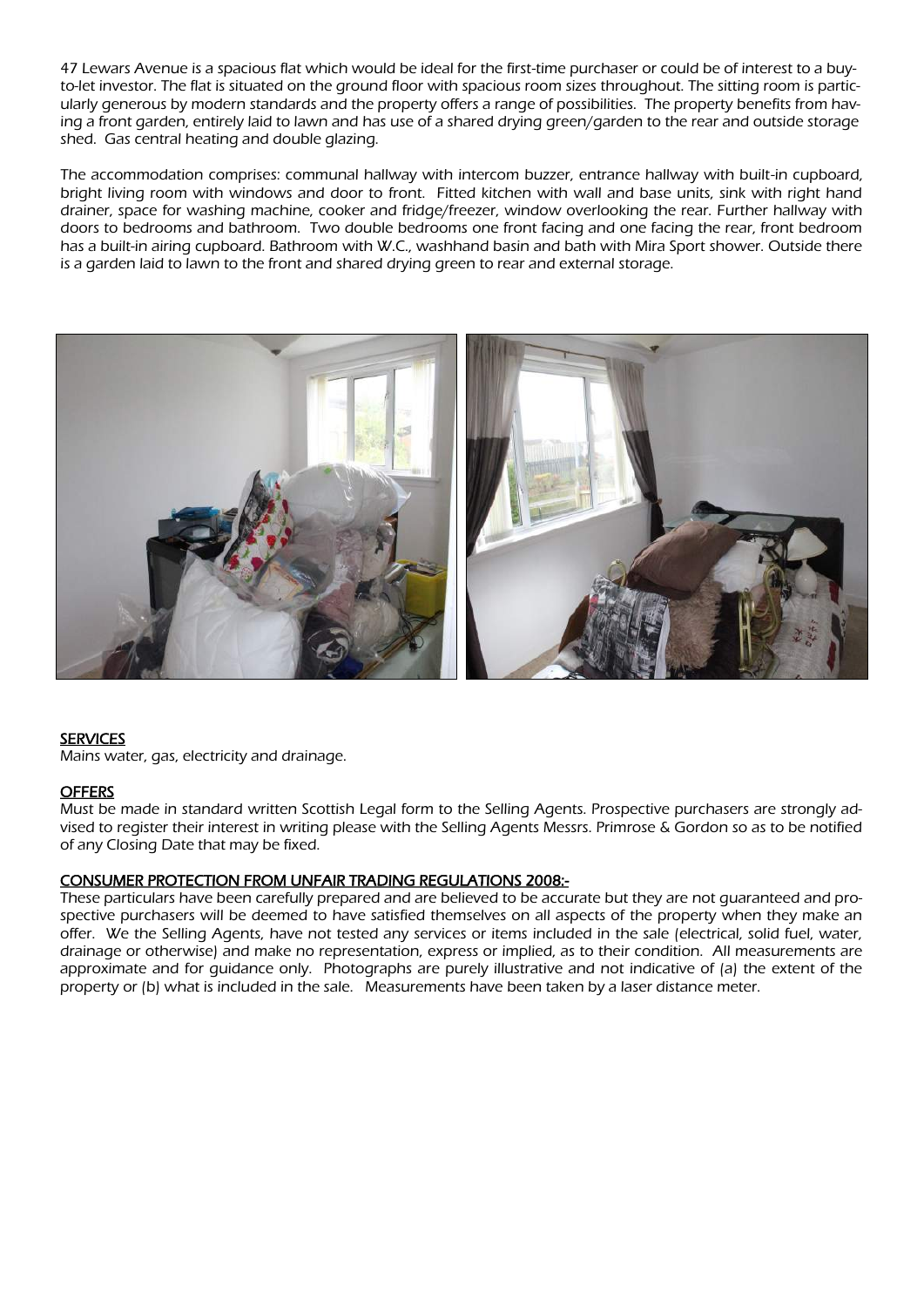